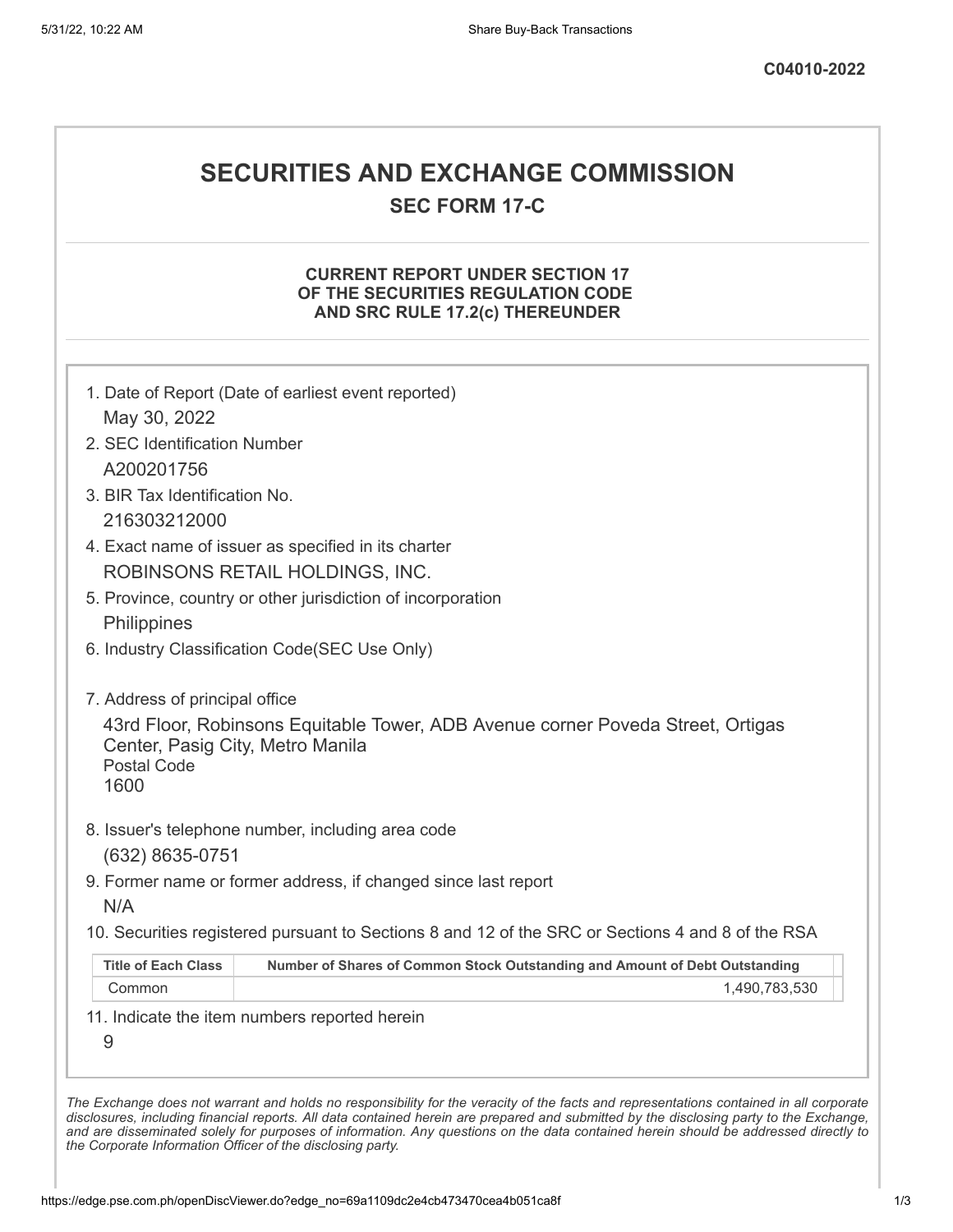5/31/22, 10:22 AM Share Buy-Back Transactions



# **Robinsons Retail Holdings, Inc. RRHI**

# **PSE Disclosure Form 9-1 - Share Buy-Back Transactions** *References: Section 9 of the Revised Disclosure Rules*

#### **Subject of the Disclosure**

Robinsons Retail Holdings, Inc. Share Buy-Back Transaction

**Background/Description of the Disclosure**

Share buyback on May 30, 2022.

The Board of Directors of RRHI approved the share buyback program of Php2.0 billion on March 9, 2020. The Board of Directors of RRHI approved the extension of the share buyback program for the additional amount of Php2.0 billion on February 26, 2021.

On February 11, 2022, the Board of Directors of RRHI approved to further extend the share buyback program for the additional amount of Philippine Pesos: One Billion (Php1,000,000,000.00)

On April 27, 2022, the Board of Directors of RRHI approved to further extend the share buyback program for the additional amount of Philippine Pesos: One Billion (Php1,000,000,000.00)

The total amount allotted for the share buyback is Philippine Pesos: Six Billion (Php6,000,000,000.00).

# **Type of Securities**

Common

Preferred N/A

Others N/A

### **Details of Share Buy-Back Transaction(s)**

| <b>Date of Transaction</b> | <b>Number of Shares Purchased</b> | <b>Price Per Share</b> |
|----------------------------|-----------------------------------|------------------------|
| May 30, 2022               | 316,770                           | 51.85                  |
| May 30, 2022               | 80,000                            | 51.90                  |
| May 30, 2022               | 11,820                            | 51.80                  |
| May 30, 2022               | 560                               | 51.75                  |
| May 30, 2022               | 3,500                             | 51.80                  |
| May 30, 2022               | 54,400                            | 51.85                  |
| May 30, 2022               | 14,000                            | 51.90                  |
|                            | 481,050                           |                        |

#### **Effects on Number of Shares**

|                           | <b>Before</b> | After         |
|---------------------------|---------------|---------------|
| <b>Outstanding Shares</b> | 1.491.264.580 | 1,490,783,530 |
| <b>Treasury Shares</b>    | 85,224,780    | 85,705,830    |

| <b>Cumulative Number of</b><br>Shares Purchased to<br>85,705,830<br><b>Date</b> |
|---------------------------------------------------------------------------------|
|---------------------------------------------------------------------------------|